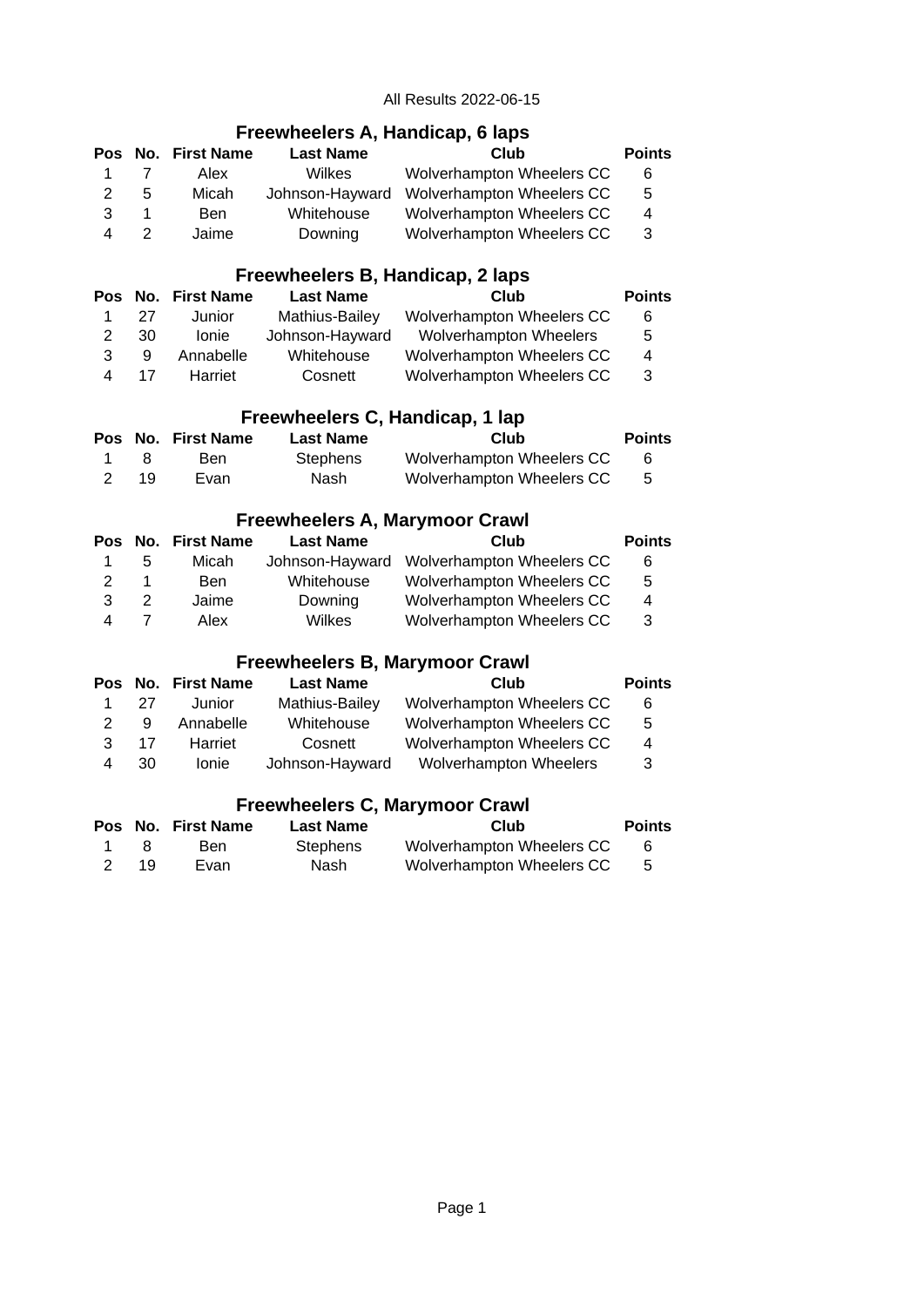## **Freewheelers A, Hot Dog Circuit, 5 laps**

|    |   | Pos No. First Name | <b>Last Name</b> | Club                                      | <b>Points</b> |
|----|---|--------------------|------------------|-------------------------------------------|---------------|
| 1. |   | Ben.               | Whitehouse       | Wolverhampton Wheelers CC                 | 6             |
| 2  | 5 | Micah              |                  | Johnson-Hayward Wolverhampton Wheelers CC | 5             |
| 3  |   | Jaime              | Downing          | Wolverhampton Wheelers CC                 | 4             |
|    |   | Alex               | Wilkes           | Wolverhampton Wheelers CC                 | 3             |

## **Freewheelers B, Hot Dog Circuit, 3 laps**

|   |    | Pos No. First Name | <b>Last Name</b> | Club                          | <b>Points</b> |
|---|----|--------------------|------------------|-------------------------------|---------------|
| 1 | 27 | Junior             | Mathius-Bailey   | Wolverhampton Wheelers CC     | 6             |
| 2 | q  | Annabelle          | Whitehouse       | Wolverhampton Wheelers CC     | 5             |
| ર | 17 | Harriet            | Cosnett          | Wolverhampton Wheelers CC     | 4             |
|   | 30 | <b>Ionie</b>       | Johnson-Hayward  | <b>Wolverhampton Wheelers</b> | 3             |

## **Freewheelers C, Hot Dog Circuit, 2 laps**

|                |    | Pos No. First Name | <b>Last Name</b> | Club                      | <b>Points</b> |
|----------------|----|--------------------|------------------|---------------------------|---------------|
| $\overline{1}$ |    | Ben                | Stephens         | Wolverhampton Wheelers CC |               |
|                | 19 | Evan               | Nash             | Wolverhampton Wheelers CC |               |

## **Freewheelers, Italian Pursuit**

| Pos           | No. | <b>First Name</b> | <b>Last Name</b> | Club                             | <b>Points</b> |
|---------------|-----|-------------------|------------------|----------------------------------|---------------|
|               | 5   | Micah             | Johnson-Hayward  | Wolverhampton Wheelers CC        | 6             |
|               | 7   | Alex              | <b>Wilkes</b>    | Wolverhampton Wheelers CC        | 6             |
| 1             | 9   | Annabelle         | Whitehouse       | Wolverhampton Wheelers CC        | 6             |
|               | 27  | Junior            | Mathius-Bailey   | Wolverhampton Wheelers CC        | 6             |
|               | 19  | Evan              | Nash             | Wolverhampton Wheelers CC        | 6             |
| 2             | 1   | <b>Ben</b>        | Whitehouse       | Wolverhampton Wheelers CC        | 5             |
| $\mathcal{P}$ | 2   | Jaime             | Downing          | Wolverhampton Wheelers CC        | 5             |
| 2             | 17  | Harriet           | Cosnett          | Wolverhampton Wheelers CC        | 5             |
| 2             | 30  | Ionie             | Johnson-Hayward  | Wolverhampton Wheelers           | 5             |
| 2             | 8   | <b>Ben</b>        | <b>Stephens</b>  | <b>Wolverhampton Wheelers CC</b> | 5             |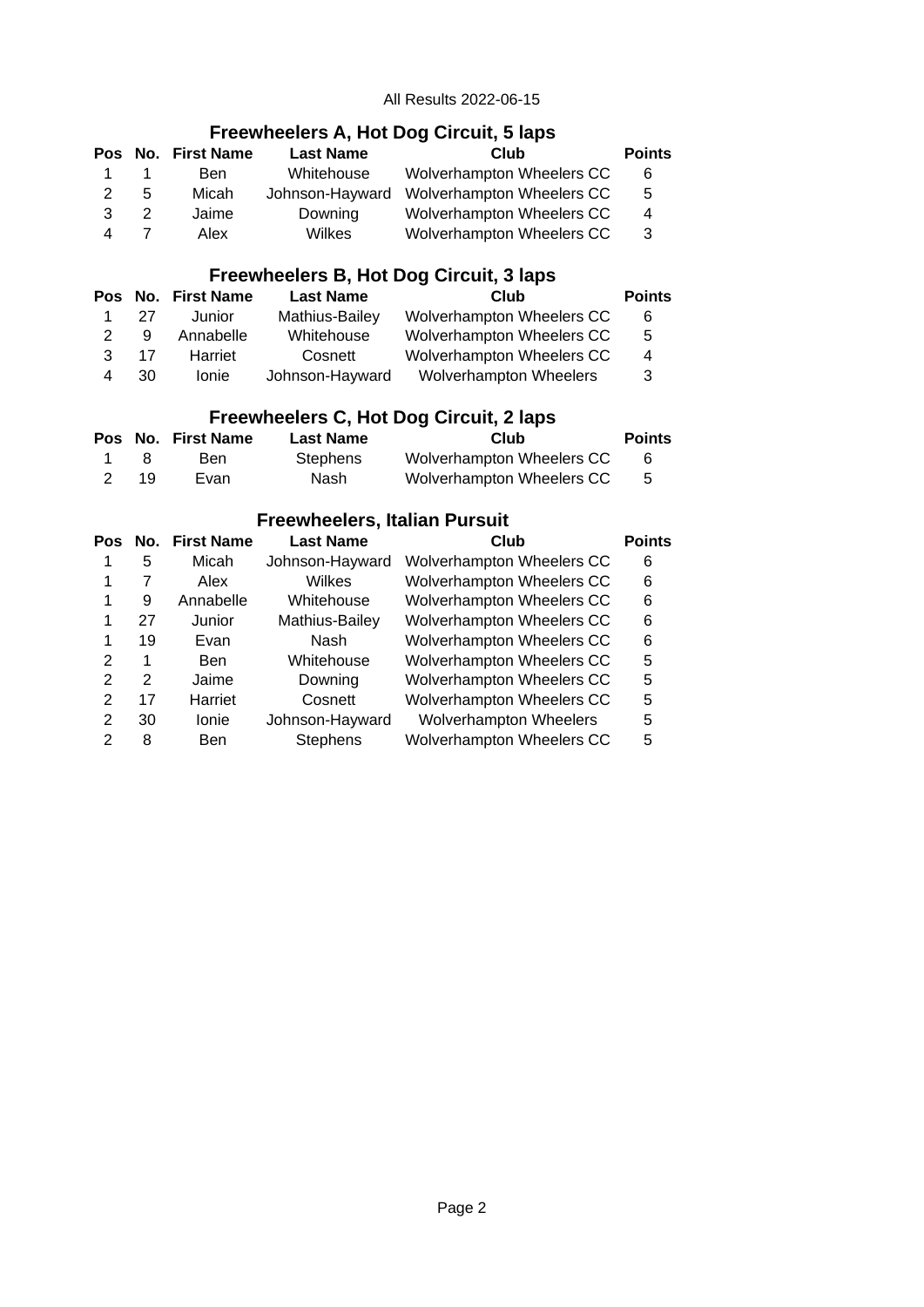## **Senior & Youth, Handicap, 12 laps**

|   |    | Pos No. First Name | <b>Last Name</b>  | Club                      | <b>Points</b> |
|---|----|--------------------|-------------------|---------------------------|---------------|
|   | 15 | Jason              | Colledge          | Wolverhampton Wheelers CC | 6             |
|   | 6  | Craig              | Guy               | Fred's                    | 5             |
| 3 | 1  | Michael            | Cosnett           | Wolverhampton Wheelers CC | 4             |
| 4 | 4  | Ray                | Lovell            | Wolverhampton Wheelers CC | 6             |
| 5 | 17 | Oliver             | Ward              | Wolverhampton Wheelers CC | 5             |
| 6 | 19 | Oliver             | Meentzen-Alldritt | Wolverhampton Wheelers CC | 3             |
|   | 2  | Mark               | McCann            | 365 Shutt Velo            | 2             |

## **Senior & Youth, Marymoor Crawl**

|   |    | Pos No. First Name | <b>Last Name</b>  | Club                      | <b>Points</b> |
|---|----|--------------------|-------------------|---------------------------|---------------|
|   | 19 | Oliver             | Meentzen-Alldritt | Wolverhampton Wheelers CC | 6             |
| 2 | 1  | Michael            | Cosnett           | Wolverhampton Wheelers CC | 5             |
| 3 | 2  | Mark               | McCann            | 365 Shutt Velo            | 4             |
| 4 | 4  | Ray                | Lovell            | Wolverhampton Wheelers CC | 6             |
| 5 | 17 | Oliver             | Ward              | Wolverhampton Wheelers CC | 5             |
| 6 | 15 | Jason              | Colledge          | Wolverhampton Wheelers CC | 3             |

## **Senior & Youth, Keirin, Heat 1**

|    |               | Pos No. First Name | <b>Last Name</b> | Club                      |
|----|---------------|--------------------|------------------|---------------------------|
| 1. | $\mathcal{P}$ | Mark               | McCann           | 365 Shutt Velo            |
| 2  | 15            | Jason              | Colledge         | Wolverhampton Wheelers CC |
| 3  | 1             | Michael            | Cosnett          | Wolverhampton Wheelers CC |
| Δ  | 17            | Oliver             | Ward             | Wolverhampton Wheelers CC |

## **Senior & Youth, Keirin, Heat 2**

|    |          | Pos No. First Name | <b>Last Name</b> | Club                                        |
|----|----------|--------------------|------------------|---------------------------------------------|
|    | 1 6      | Craig              | Guv              | Fred's                                      |
| -2 | 19       | Oliver             |                  | Meentzen-Alldritt Wolverhampton Wheelers CC |
| -3 | $\sim$ 4 | Rav                | Lovell           | Wolverhampton Wheelers CC                   |

## **Senior & Youth, Italian Pursuit**

|   |    | Pos No. First Name | <b>Last Name</b>  | Club                      | <b>Points</b> |
|---|----|--------------------|-------------------|---------------------------|---------------|
|   | 6  | Craig              | Guy               | Fred's                    | 6             |
|   | 1  | Michael            | Cosnett           | Wolverhampton Wheelers CC | 6             |
|   | 15 | Jason              | Colledge          | Wolverhampton Wheelers CC | 6             |
|   | 2  | Mark               | McCann            | 365 Shutt Velo            | 6             |
|   | 19 | Oliver             | Meentzen-Alldritt | Wolverhampton Wheelers CC | 5             |
| 2 | 4  | Ray                | Lovell            | Wolverhampton Wheelers CC | 5             |
|   | 17 | Oliver             | Ward              | Wolverhampton Wheelers CC | 5             |